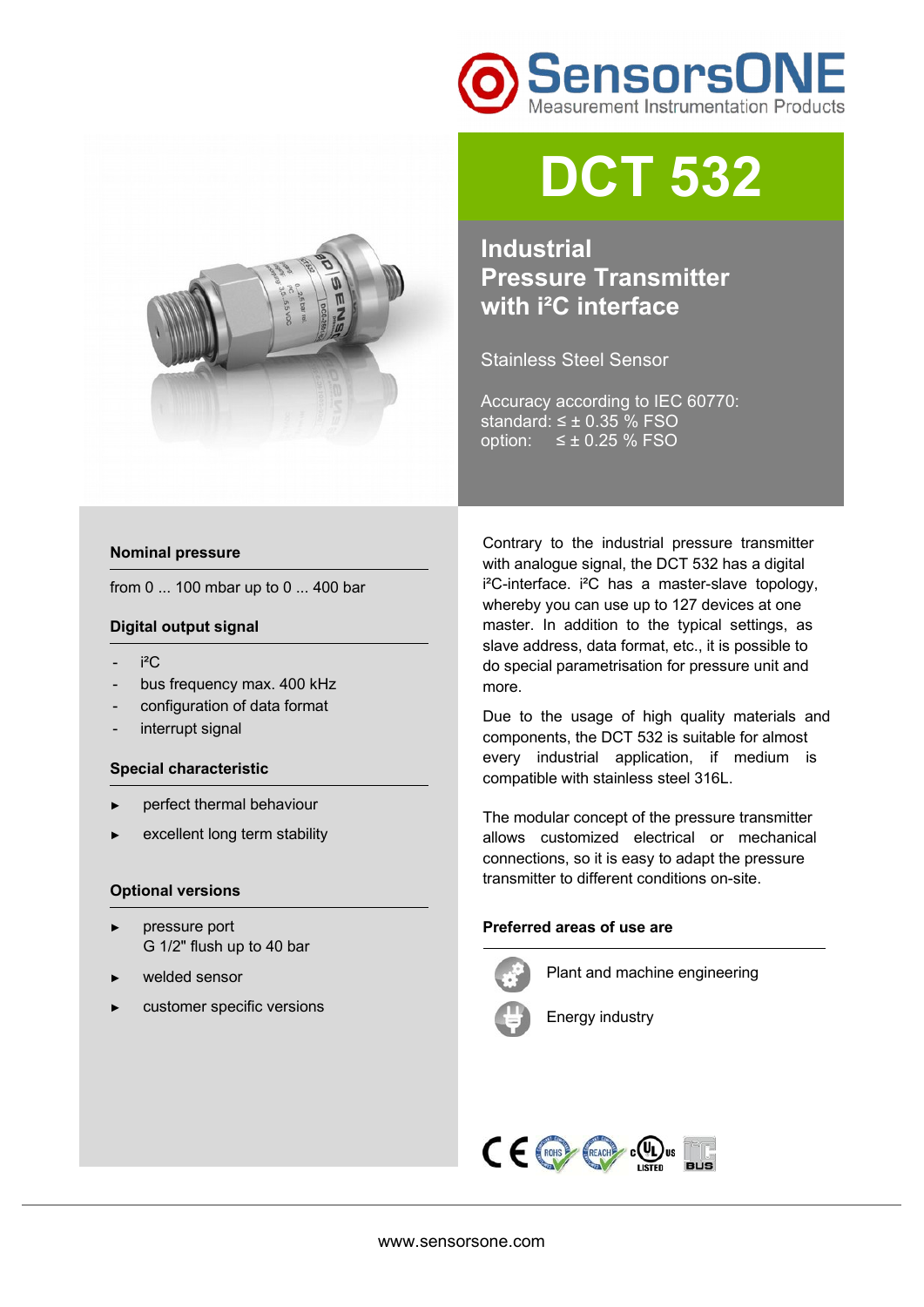| Input pressure range                                                                                                                                                                                                                              |                                                                                                 |                                                                                                   |                                                     |                     |      |                |                                                                  |              |     |                 |      |      |      |
|---------------------------------------------------------------------------------------------------------------------------------------------------------------------------------------------------------------------------------------------------|-------------------------------------------------------------------------------------------------|---------------------------------------------------------------------------------------------------|-----------------------------------------------------|---------------------|------|----------------|------------------------------------------------------------------|--------------|-----|-----------------|------|------|------|
| Nominal pressure gauge                                                                                                                                                                                                                            | [bar]                                                                                           | $-10$                                                                                             | 0.10                                                | 0.16                | 0.25 | 0.40           | 0.60                                                             | $\mathbf{1}$ | 1.6 | 2.5             |      | 4    | 6    |
| Nominal pressure abs.                                                                                                                                                                                                                             | [bar]                                                                                           | $\overline{\phantom{a}}$                                                                          |                                                     |                     |      | 0.40           | 0.60                                                             | $\mathbf{1}$ | 1.6 | 2.5             |      | 4    | 6    |
| Overpressure                                                                                                                                                                                                                                      | [bar]                                                                                           | 5                                                                                                 | 0,5                                                 | 1                   | 1    | 2              | 5                                                                | 5            | 10  | 10              |      | 20   | 40   |
| Burst pressure ≥                                                                                                                                                                                                                                  | [bar]                                                                                           | 7.5                                                                                               | 1.5                                                 | 1.5                 | 1.5  | 3              | 7.5                                                              | 7.5          | 15  | 15              |      | 25   | 50   |
|                                                                                                                                                                                                                                                   |                                                                                                 |                                                                                                   |                                                     |                     |      |                |                                                                  |              |     |                 |      |      |      |
| Nominal pressure<br>gauge / abs.                                                                                                                                                                                                                  | [bar]                                                                                           | 10<br>16                                                                                          |                                                     |                     | 25   | 40             | 60<br>100                                                        |              |     | 160             |      | 250  | 400  |
| Overpressure                                                                                                                                                                                                                                      | [bar]                                                                                           | 40<br>80                                                                                          |                                                     |                     | 80   | 105            | 210<br>600                                                       |              |     | 600             |      | 1000 | 1000 |
| Burst pressure ≥                                                                                                                                                                                                                                  | [bar]                                                                                           | 50<br>120<br>120                                                                                  |                                                     |                     |      | 210            | 420                                                              | 1000<br>1000 |     |                 | 1250 |      | 1250 |
| Vacuum resistance                                                                                                                                                                                                                                 |                                                                                                 | $p_N \geq 1$ bar: unlimited vacuum resistance<br>$p_N$ < 1 bar: on request                        |                                                     |                     |      |                |                                                                  |              |     |                 |      |      |      |
| <b>Output signal / Supply</b>                                                                                                                                                                                                                     |                                                                                                 |                                                                                                   |                                                     |                     |      |                |                                                                  |              |     |                 |      |      |      |
| i <sup>2</sup> C                                                                                                                                                                                                                                  |                                                                                                 | $V_s = 3.5  5.5 V_{DC}$                                                                           |                                                     |                     |      |                |                                                                  |              |     |                 |      |      |      |
| <b>Performance</b>                                                                                                                                                                                                                                |                                                                                                 |                                                                                                   |                                                     |                     |      |                |                                                                  |              |     |                 |      |      |      |
| Accuracy <sup>1</sup><br>standard for $p_N \ge 0.4$ bar:<br>$≤$ ± 0.35 % FSO                                                                                                                                                                      |                                                                                                 |                                                                                                   |                                                     |                     |      |                |                                                                  |              |     |                 |      |      |      |
|                                                                                                                                                                                                                                                   |                                                                                                 | standard for $p_N < 0.4$ bar:                                                                     |                                                     |                     |      | ≤ ± 0.50 % FSO |                                                                  |              |     |                 |      |      |      |
|                                                                                                                                                                                                                                                   |                                                                                                 | option for                                                                                        |                                                     | $p_N \geq 0.4$ bar: |      | ≤ ± 0.25 % FSO |                                                                  |              |     |                 |      |      |      |
| Max. I/O current                                                                                                                                                                                                                                  |                                                                                                 | 10 mA                                                                                             |                                                     |                     |      |                |                                                                  |              |     |                 |      |      |      |
| Long term stability                                                                                                                                                                                                                               |                                                                                                 |                                                                                                   | $\leq \pm 0.1$ % FSO / year at reference conditions |                     |      |                |                                                                  |              |     |                 |      |      |      |
| Response time                                                                                                                                                                                                                                     |                                                                                                 |                                                                                                   |                                                     |                     |      |                | 1.5 msec + transmission time (depending on bus frequency)        |              |     |                 |      |      |      |
|                                                                                                                                                                                                                                                   | 500 Hz<br>Measuring rate                                                                        |                                                                                                   |                                                     |                     |      |                |                                                                  |              |     |                 |      |      |      |
| $^1$ accuracy according to IEC 60770 - limit point adjustment (non-linearity, hysteresis, repeatability)                                                                                                                                          |                                                                                                 |                                                                                                   |                                                     |                     |      |                |                                                                  |              |     |                 |      |      |      |
| Thermal effects (offset and span)                                                                                                                                                                                                                 |                                                                                                 |                                                                                                   |                                                     |                     |      |                |                                                                  |              |     |                 |      |      |      |
| Nominal pressure $p_N$                                                                                                                                                                                                                            | [bar]                                                                                           |                                                                                                   | $-10$                                               |                     |      |                | ${}_{0.40}$                                                      |              |     | $\geq 0.40$     |      |      |      |
| Tolerance band                                                                                                                                                                                                                                    | [% FSO]                                                                                         |                                                                                                   | $\leq \pm 0.75$                                     |                     |      |                | $\leq \pm 1$                                                     |              |     | $\leq \pm 0.75$ |      |      |      |
| in compensated range                                                                                                                                                                                                                              | $[^{\circ}C]$                                                                                   | 070<br>$-2085$<br>$-2085$                                                                         |                                                     |                     |      |                |                                                                  |              |     |                 |      |      |      |
| <b>Permissible temperatures</b>                                                                                                                                                                                                                   |                                                                                                 |                                                                                                   |                                                     |                     |      |                |                                                                  |              |     |                 |      |      |      |
| Permissible temperatures<br>$-25$ 125 °C<br>medium:<br>electronics / environment:<br>$-2585^{\circ}$ C<br>-40  85 °C<br>storage:                                                                                                                  |                                                                                                 |                                                                                                   |                                                     |                     |      |                |                                                                  |              |     |                 |      |      |      |
| <b>Electrical protection</b>                                                                                                                                                                                                                      |                                                                                                 |                                                                                                   |                                                     |                     |      |                |                                                                  |              |     |                 |      |      |      |
| Short-circuit protection                                                                                                                                                                                                                          |                                                                                                 | permanent                                                                                         |                                                     |                     |      |                |                                                                  |              |     |                 |      |      |      |
| Reverse polarity protection                                                                                                                                                                                                                       |                                                                                                 |                                                                                                   |                                                     |                     |      |                | by exchanged supply connections no damage, but also no function  |              |     |                 |      |      |      |
|                                                                                                                                                                                                                                                   | by exchanged communication with signal lines it can come according to constellation to damages. |                                                                                                   |                                                     |                     |      |                |                                                                  |              |     |                 |      |      |      |
| Electromagnetic compatibility<br>emission and immunity according to EN 61326                                                                                                                                                                      |                                                                                                 |                                                                                                   |                                                     |                     |      |                |                                                                  |              |     |                 |      |      |      |
| <b>Mechanical stability</b>                                                                                                                                                                                                                       |                                                                                                 |                                                                                                   |                                                     |                     |      |                |                                                                  |              |     |                 |      |      |      |
| Vibration                                                                                                                                                                                                                                         | 10 g RMS (25  2000 Hz)<br>according to DIN EN 60068-2-6                                         |                                                                                                   |                                                     |                     |      |                |                                                                  |              |     |                 |      |      |      |
| Shock                                                                                                                                                                                                                                             |                                                                                                 | 500 g / 1 msec<br>according to DIN EN 60068-2-27                                                  |                                                     |                     |      |                |                                                                  |              |     |                 |      |      |      |
| <b>Materials</b>                                                                                                                                                                                                                                  |                                                                                                 |                                                                                                   |                                                     |                     |      |                |                                                                  |              |     |                 |      |      |      |
| Pressure port / Housing                                                                                                                                                                                                                           |                                                                                                 | stainless steel 1.4404 (316 L)                                                                    |                                                     |                     |      |                |                                                                  |              |     |                 |      |      |      |
| Seals (media wetted)                                                                                                                                                                                                                              | standard: FKM                                                                                   |                                                                                                   |                                                     |                     |      |                |                                                                  |              |     |                 |      |      |      |
|                                                                                                                                                                                                                                                   |                                                                                                 | options:                                                                                          | <b>EPDM</b>                                         |                     |      |                |                                                                  |              |     |                 |      |      |      |
| Diaphragm                                                                                                                                                                                                                                         |                                                                                                 | welded version $2$ (for $p_N \leq 40$ bar)<br>others on request<br>stainless steel 1.4435 (316 L) |                                                     |                     |      |                |                                                                  |              |     |                 |      |      |      |
| Media wetted parts                                                                                                                                                                                                                                |                                                                                                 | pressure port, seal, diaphragm                                                                    |                                                     |                     |      |                |                                                                  |              |     |                 |      |      |      |
| <sup>2</sup> welded version only with pressure ports according to EN 837, p $N \leq 40$ bar                                                                                                                                                       |                                                                                                 |                                                                                                   |                                                     |                     |      |                |                                                                  |              |     |                 |      |      |      |
| <b>Miscellaneous</b>                                                                                                                                                                                                                              |                                                                                                 |                                                                                                   |                                                     |                     |      |                |                                                                  |              |     |                 |      |      |      |
| Current consumption                                                                                                                                                                                                                               |                                                                                                 | $< 15 \text{ mA}$                                                                                 |                                                     |                     |      |                |                                                                  |              |     |                 |      |      |      |
| Weight                                                                                                                                                                                                                                            |                                                                                                 | approx. 140 g                                                                                     |                                                     |                     |      |                |                                                                  |              |     |                 |      |      |      |
| Ingress protection                                                                                                                                                                                                                                |                                                                                                 | IP 67                                                                                             |                                                     |                     |      |                |                                                                  |              |     |                 |      |      |      |
| Installation position                                                                                                                                                                                                                             |                                                                                                 | any $3$                                                                                           |                                                     |                     |      |                |                                                                  |              |     |                 |      |      |      |
| Operational life                                                                                                                                                                                                                                  | 100 million load cycles                                                                         |                                                                                                   |                                                     |                     |      |                |                                                                  |              |     |                 |      |      |      |
| CE-conformity                                                                                                                                                                                                                                     |                                                                                                 | EMC Directive: 2014/30/EU                                                                         |                                                     |                     |      |                | Pressure Equipment Directive: 2014/68/EU (module A) <sup>4</sup> |              |     |                 |      |      |      |
| <sup>3</sup> Pressure transmitters are calibrated in a vertical position with the pressure connection down. If this position is changed on installation there can be slight<br>deviations in the zero point for pressure ranges $p_N \leq 1$ bar. |                                                                                                 |                                                                                                   |                                                     |                     |      |                |                                                                  |              |     |                 |      |      |      |

*<sup>4</sup> This directive is only valid for devices with maximum permissible overpressure > 200 bar*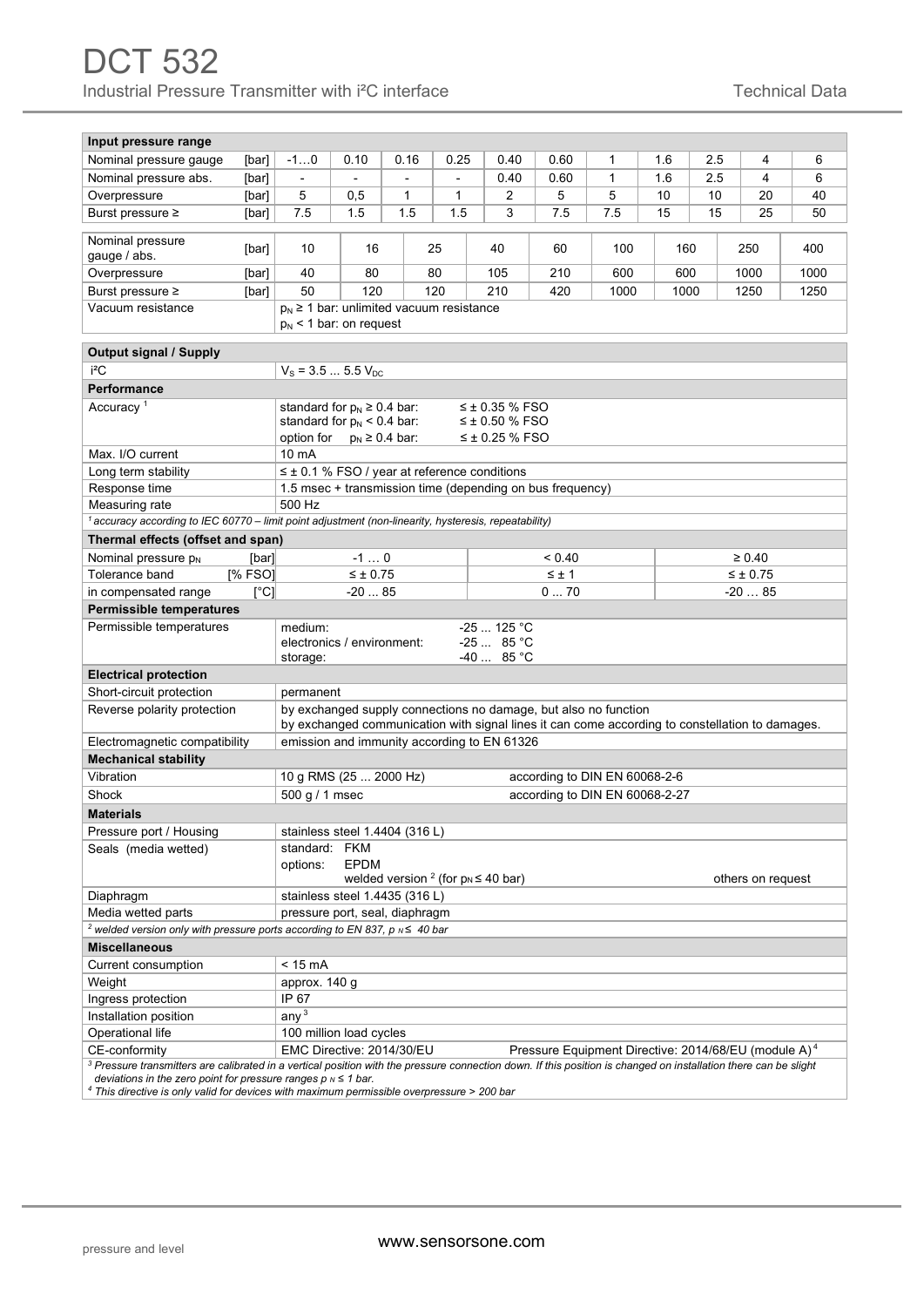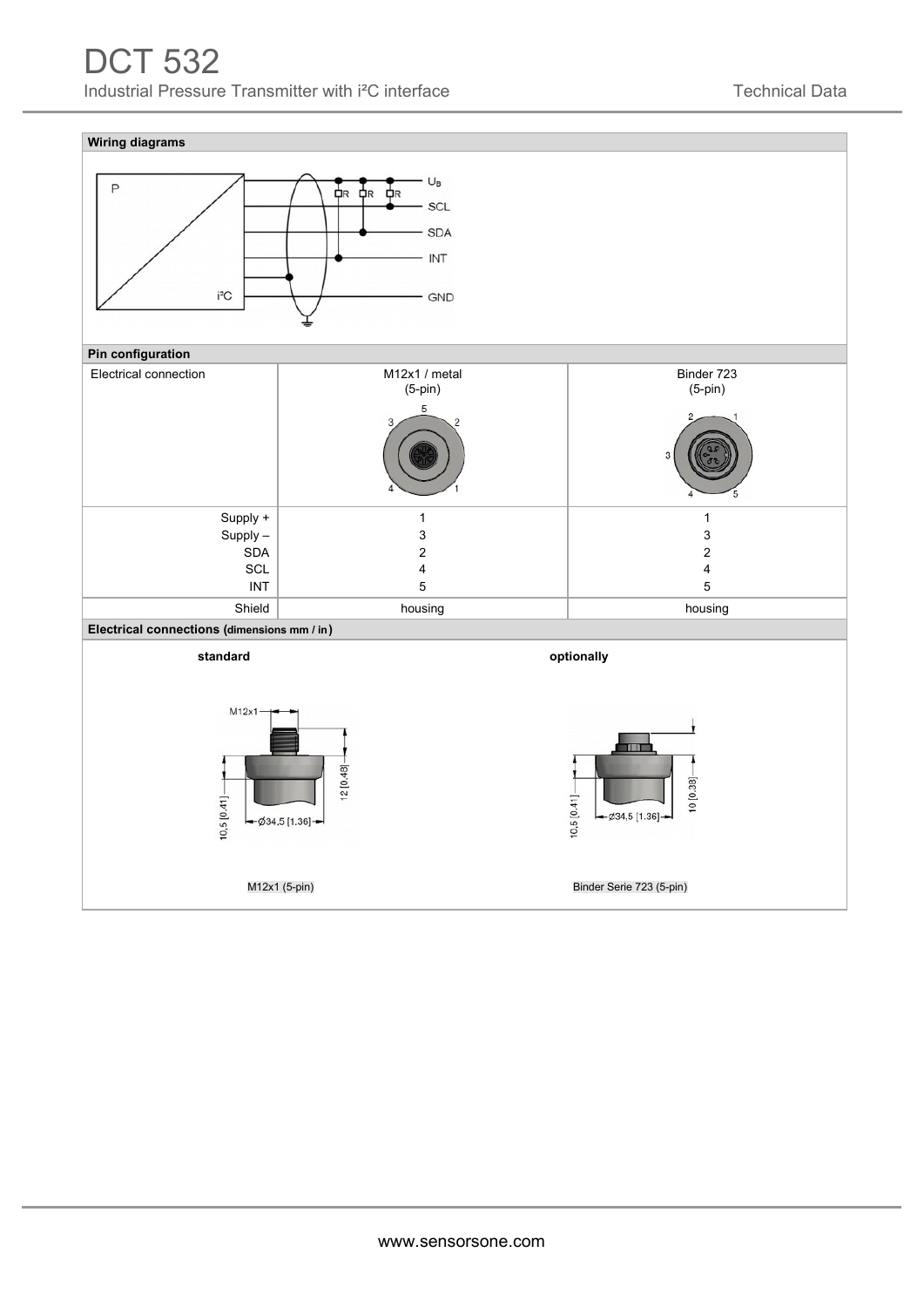